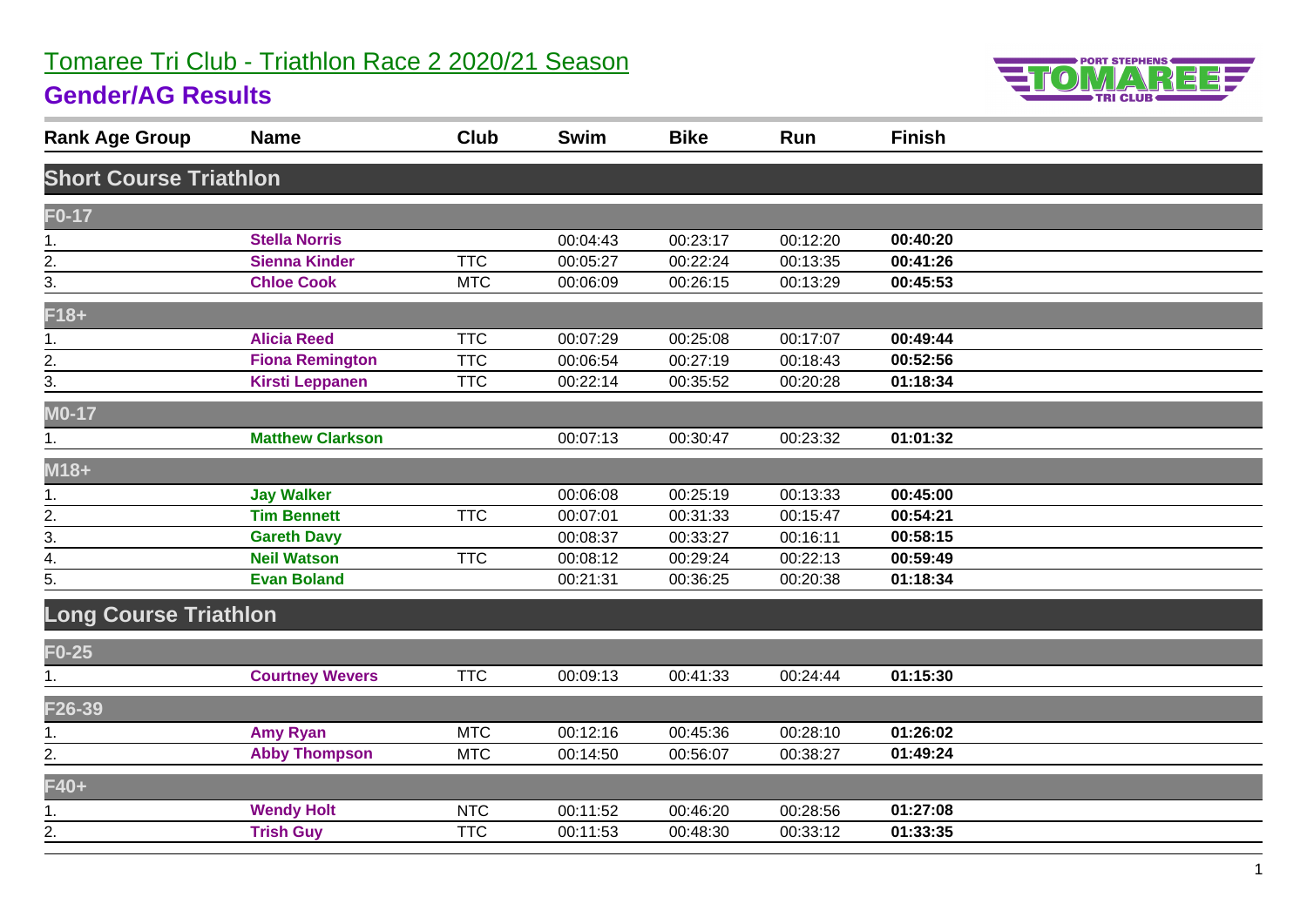# Tomaree Tri Club - Triathlon Race 2 2020/21 Season



# **Gender/AG Results**

| <b>Rank Age Group</b> | <b>Name</b>               | Club       | <b>Swim</b> | <b>Bike</b> | Run      | <b>Finish</b> |  |
|-----------------------|---------------------------|------------|-------------|-------------|----------|---------------|--|
| 3.                    | <b>Siobhan Clarkson</b>   |            | 00:12:58    | 00:50:55    | 00:32:53 | 01:36:46      |  |
| $MO-25$               |                           |            |             |             |          |               |  |
| 1.                    | <b>Tom Roberts</b>        |            | 00:09:45    | 00:42:47    | 00:25:12 | 01:17:44      |  |
| 2.                    | <b>Sean McErlane</b>      | <b>TTC</b> | 00:09:39    | 00:42:58    | 00:27:32 | 01:20:09      |  |
| 3.                    | <b>Sam Dodds</b>          | <b>NTC</b> | 00:11:25    | 00:45:06    | 00:24:17 | 01:20:48      |  |
| M26-40                |                           |            |             |             |          |               |  |
| 1.                    | <b>Sam Russell</b>        | <b>TTC</b> | 00:09:15    | 00:36:21    | 00:19:50 | 01:05:26      |  |
| 2.                    | <b>Jake Russell</b>       | <b>TTC</b> | 00:09:05    | 00:36:31    | 00:19:51 | 01:05:27      |  |
| 3.                    | <b>Sebastian Hoppe</b>    | <b>TTC</b> | 00:08:05    | 00:35:41    | 00:22:51 | 01:06:37      |  |
| 4.                    | <b>Matt Burden</b>        | <b>TTC</b> | 00:08:49    | 00:36:45    | 00:22:45 | 01:08:19      |  |
| 5.                    | <b>Craig Leggett</b>      | <b>TTC</b> | 00:09:07    | 00:36:56    | 00:24:50 | 01:10:53      |  |
| 6.                    | <b>Joe Sulis</b>          |            | 00:11:23    | 00:37:23    | 00:23:20 | 01:12:06      |  |
| 7.                    | <b>Nathan Campbell</b>    | <b>NTC</b> | 00:09:18    | 00:41:27    | 00:25:12 | 01:15:57      |  |
| 8.                    | <b>Gregory Mudd</b>       | <b>MTC</b> | 00:12:08    | 00:43:16    | 00:27:08 | 01:22:32      |  |
| 9.                    | <b>Adrian Yeung</b>       |            | 00:09:48    | 00:46:37    | 00:28:41 | 01:25:06      |  |
| 10.                   | <b>Richard Berry</b>      | <b>NTC</b> | 00:13:42    | 00:56:07    | 00:31:18 | 01:41:07      |  |
| M40-60                |                           |            |             |             |          |               |  |
| 1.                    | <b>Tim Lang</b>           |            | 00:08:27    | 00:37:09    | 00:22:24 | 01:08:00      |  |
| 2.                    | <b>Hugh Bonney</b>        | <b>TTC</b> | 00:08:33    | 00:37:30    | 00:27:16 | 01:13:19      |  |
| 3.                    | <b>Bryan Wolski</b>       | <b>TTC</b> | 00:09:41    | 00:39:14    | 00:25:32 | 01:14:27      |  |
| 4.                    | <b>Mick Williams</b>      | <b>TTC</b> | 00:09:14    | 00:40:52    | 00:24:46 | 01:14:52      |  |
| $\overline{5}$ .      | <b>Tez Withers</b>        | <b>TTC</b> | 00:09:42    | 00:39:53    | 00:25:42 | 01:15:17      |  |
| 6.                    | <b>Pete Hodgy</b>         | <b>MTC</b> | 00:06:44    | 00:40:34    | 00:29:40 | 01:16:58      |  |
| $\overline{7}$ .      | <b>Michael Rand</b>       | <b>NTC</b> | 00:10:05    | 00:37:22    | 00:29:33 | 01:17:00      |  |
| 8.                    | <b>Stuart Ramsay</b>      | <b>MTC</b> | 00:09:35    | 00:42:16    | 00:25:18 | 01:17:09      |  |
| 9.                    | <b>Mark Lyons</b>         | <b>TTC</b> | 00:09:23    | 00:40:16    | 00:27:33 | 01:17:12      |  |
| 10.                   | <b>Jason McErlane</b>     | <b>TTC</b> | 00:10:20    | 00:41:59    | 00:25:45 | 01:18:04      |  |
| 11.                   | <b>Peter Clark</b>        | <b>TTC</b> | 00:12:22    | 00:43:11    | 00:26:17 | 01:21:50      |  |
| 12.                   | <b>Sandy Steven Beach</b> | <b>TTC</b> | 00:09:54    | 00:44:02    | 00:29:59 | 01:23:55      |  |
| 13.                   | <b>Simon Oconnor</b>      | <b>TTC</b> | 00:10:22    | 00:45:32    | 00:28:30 | 01:24:24      |  |
|                       |                           |            |             |             |          |               |  |